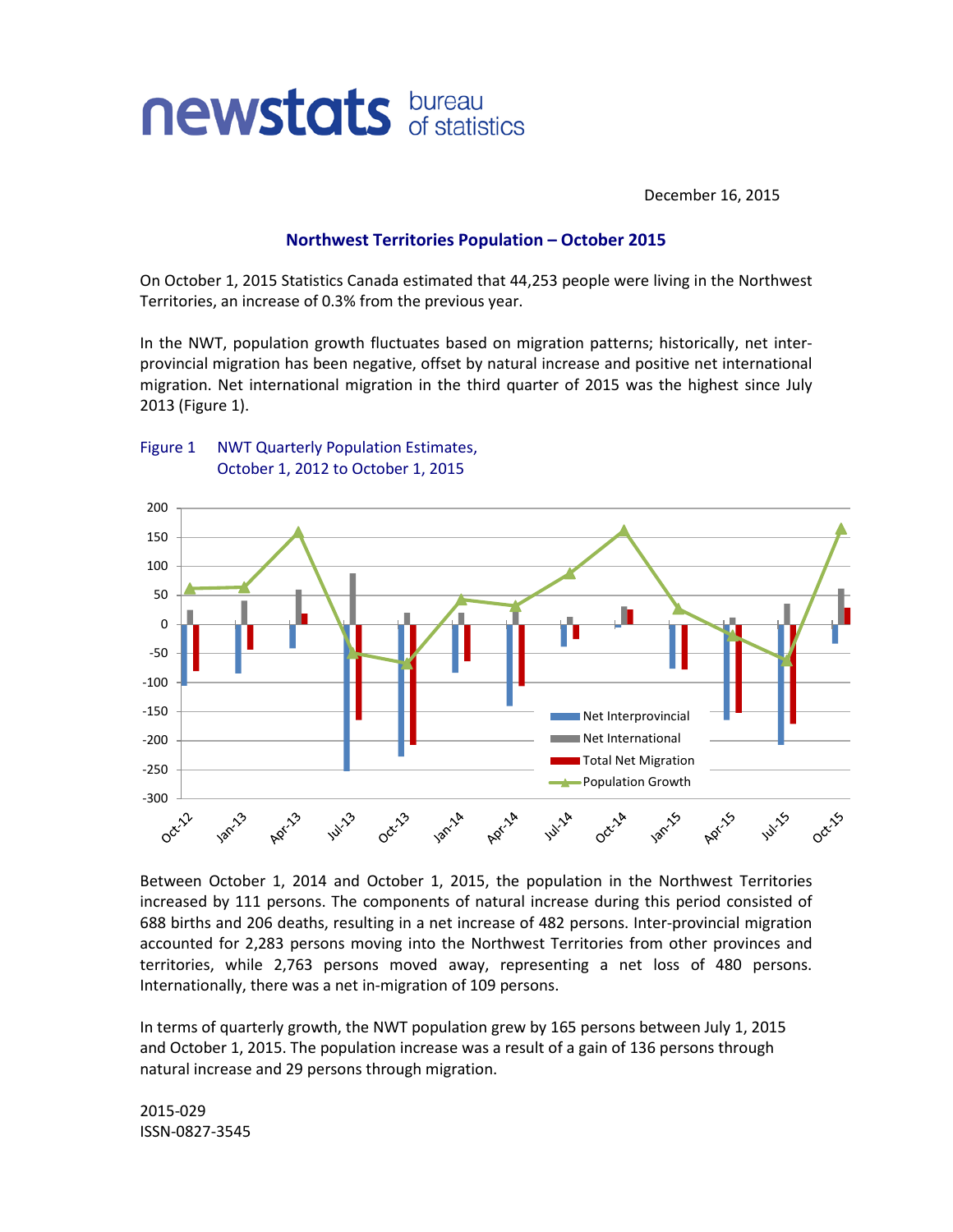At the national level, Canada's population increased by 0.9% between October 1, 2014 and October 1, 2015. With the exception of New Brunswick and Newfoundland and Labrador, all other provinces and territories experienced positive growth.

|                                 | 2015         | %      | 2014         | %      | 2013       | %            | 2012       | %            |
|---------------------------------|--------------|--------|--------------|--------|------------|--------------|------------|--------------|
|                                 | Oct 1 Change |        | Oct 1 Change |        |            | Oct 1 Change |            | Oct 1 Change |
|                                 |              |        |              |        |            |              |            |              |
| Canada                          | 35,985,751   | 0.9    | 35,681,588   | 1.1    | 35,293,166 | 1.2          | 34,882,488 | 1.2          |
| <b>Northwest Territories</b>    | 44,253       | 0.3    | 44,142       | 0.7    | 43,817     | 0.2          | 43,710     | 0.2          |
| Nunavut                         | 37,026       | 2.1    | 36,278       | 1.9    | 35,618     | 2.1          | 34,881     | 1.5          |
| Yukon                           | 37,288       | 0.4    | 37,125       | 2.2    | 36,327     | $-0.2$       | 36,398     | 2.1          |
| <b>British Columbia</b>         | 4,703,939    | 0.9    | 4,664,222    | 1.3    | 4,605,729  | 1.0          | 4,560,754  | 0.9          |
| Alberta                         | 4,216,875    | 1.7    | 4,147,040    | 2.6    | 4,040,578  | 3.1          | 3,918,141  | 2.8          |
| Saskatchewan                    | 1,138,879    | 1.1    | 1,126,567    | 1.4    | 1,111,005  | 1.6          | 1,093,454  | 2.0          |
| Manitoba                        | 1,298,591    | 1.1    | 1,284,599    | 1.2    | 1,269,160  | 1.2          | 1,254,702  | 1.3          |
| Ontario                         | 13,850,090   | 0.9    | 13,730,137   | 0.9    | 13,603,613 | 1.1          | 13,457,367 | 1.1          |
| Quebec                          | 8,284,656    | 0.6    | 8,237,304    | 0.8    | 8,174,083  | 0.8          | 8,107,935  | 1.0          |
| <b>New Brunswick</b>            | 754,164      | $-0.1$ | 755,066      | $-0.1$ | 755,630    | $-0.2$       | 756,915    | 0.1          |
| Nova Scotia                     | 945,121      | 0.1    | 943,714      | 0.1    | 943,061    | $-0.2$       | 945,024    | $-0.1$       |
| Prince Edward Island            | 146,679      | 0.1    | 146,491      | 0.6    | 145,572    | 0.1          | 145,449    | 0.6          |
| Newfoundland & Labrador 528.190 |              | $-0.1$ | 528,903      | 0.0    | 528,973    | 0.2          | 527,758    | 0.3          |

## Table 1 Population Estimates and Annual Rate of Growth, by Province and Territory October 1, 2012 to October 1, 2015

The detailed components of population change for the Northwest Territories since 2010 are presented in Table 2.

For more information about these estimates or for community level population estimates and projections, please visit the NWT Bureau of Statistics website at http://www.statsnwt.ca or call (867) 767-9169.